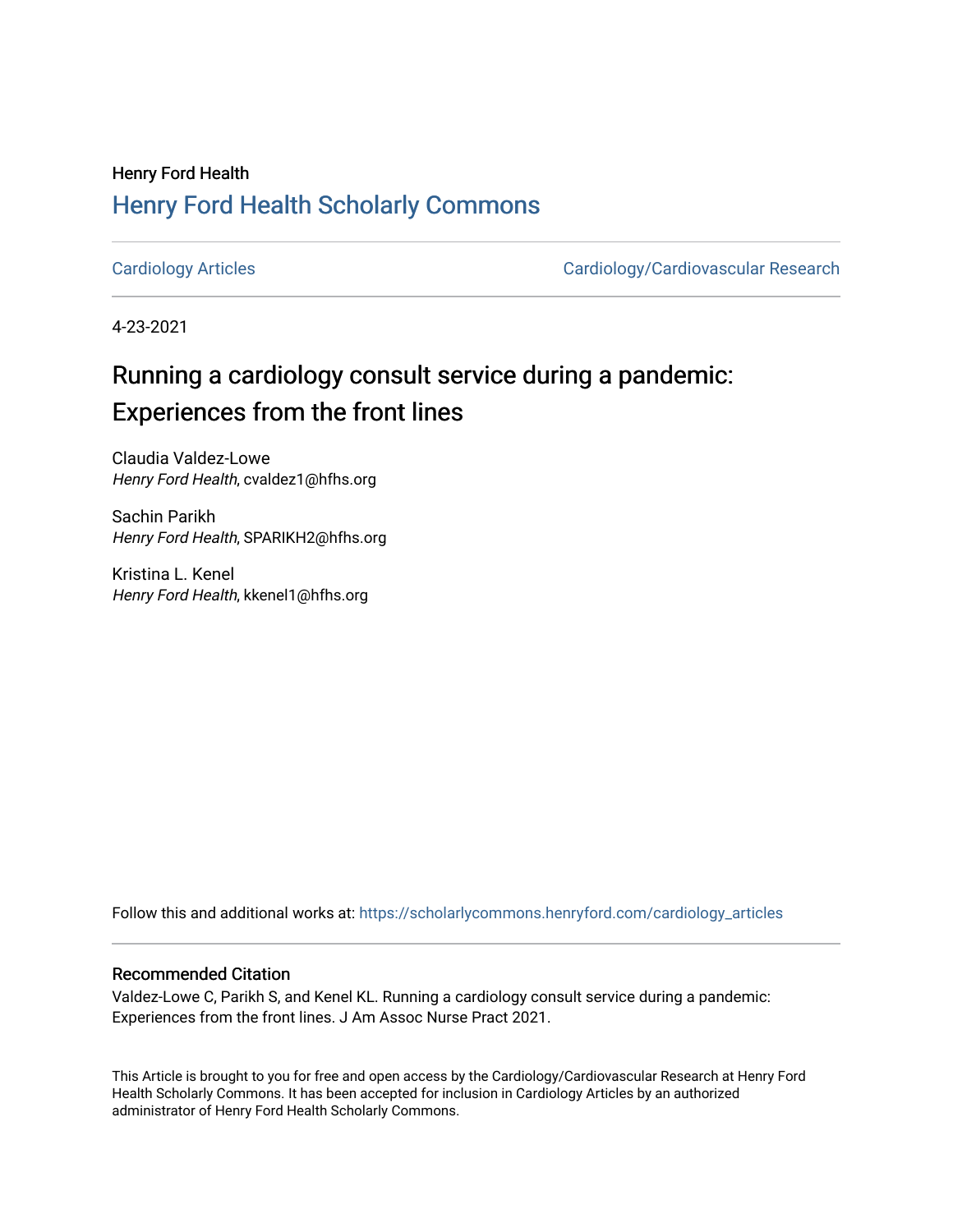

## Running a cardiology consult service during a pandemic: Experiences from the front lines

Claudia Valdez-Lowe, MS (Nurse Practitioner), Sachin Parikh, MD (Cardiology, Clinical Associate Professor of Medicine), & Kristina L. Kenel, MSN (Nurse Practitioner)

#### **ABSTRACT**

Millions of deaths worldwide have been attributed to the novel coronavirus (COVID-19). As case counts increased in the United States and resurgence occurred in Europe, health care systems across the country prepared for the influx of acutely ill patients. In response to this, our cardiology consult service was called to aid in the management of COVID-19 patients. We describe our experiences and the changes that were implemented.

Keywords: Advanced practice providers; cardiology consult; COVID-19; COVID-19 resurgence; nurse practitioner.

Journal of the American Association of Nurse Practitioners 00 (2021) 1–3, © 2021 American Association of Nurse Practitioners DOI# 10.1097/JXX.0000000000000602

Worldwide death rates attributed to coronavirus (COVID-19) continue to rise (World Health Organization, 2020a). With the resurgence of COVID-19 in Europe and the United States (World Health Organization, 2020b), health care systems across the country prepared for admissions of acutely ill patients. In March of 2020, as COVID-19 admissions began to intensify, our specialty service was called to assist in the management of these patients.

#### Normal operations

Our quaternary care hospital founded more than 100 years ago, has grown into a multihospital health care system with its 900-bed main campus facility located in Detroit, Michigan. The cardiovascular consult service team at the main campus facility under usual circumstances consists of a senior staff cardiologist, two nurse practitioners (NPs), one cardiology fellow, as well as one to four residents. The number of providers on service can vary significantly. Many months this service is overwhelmingly large with multiple providers present at one time. At other times, the number of team members is less than adequate. The general cardiology consult service daily operations are primarily run by two NPs. The cardiology fellow is expected to assist, however, their additional triage and emergency department responsibilities often require them to be

Division of Cardiology, Henry Ford Health System, Grosse Pointe Woods, Michigan

Correspondence: Claudia Valdez-Lowe, MD, Division of Cardiology, Henry Ford Health System, 2160 Stanhope Grosse Pointe Woods, MI 48236. E-mail: [cvaldez1@hfhs.org](mailto:cvaldez1@hfhs.org)

Received: 6 November 2020; revised: 1 March 2021; accepted 4 March 2021

elsewhere. Assignments are dispersed by approximately 7: 30 a.m. and rounding begins at 9 a.m. Rounding ends around noon, and the cycle begins again after 1 p.m. The goal is to end the day at 5 p.m. Between October and April, it is not unusual to leave the hospital well after 7 p.m.

#### Rapid changes

Coronavirus-19 hit our city hard in March 2020, and case counts immediately began to rise (State of Michigan, 2020). Hospital administrators prepared in advance for COVID-19 admissions; however, no one was prepared for the onslaught of admissions, and the subsequent chaos that ensued. The changes were immediately evident as we rounded throughout the hospital. As the intensive care units began to fill, step down units were converted to intensive care facilities. Elective surgeries were cancelled, and surgical floors became COVID-19 units. Overhead calls for anesthesia stat occurred every 15 min. Ventilators were in high demand. Infusion pumps were attached to long extension cords and lined the hallways outside of patient rooms. Everyday, there were numerous emails from multiple administrators notifying employees of updated protocols. All exits and entrances to the building were consolidated to the same one entrance and exit. Mandatory screenings were initiated. Security was on standby to ensure all employees cooperated. Social distancing was enforced. Wearing a mask was not a choice. Gone were the days of in-person group meetings, classroom didactics, and buffet lunches.

#### Running the service

Changes occurred everywhere including within the division of cardiology. Clinical rotations were cancelled for all students, and many support staff personnel were deployed

#### Journal of the American Association of Nurse Practitioners Month 2021 · Volume 00 · Number 00 1

© 2021 American Association of Nurse Practitioners. Unauthorized reproduction of this article is prohibited.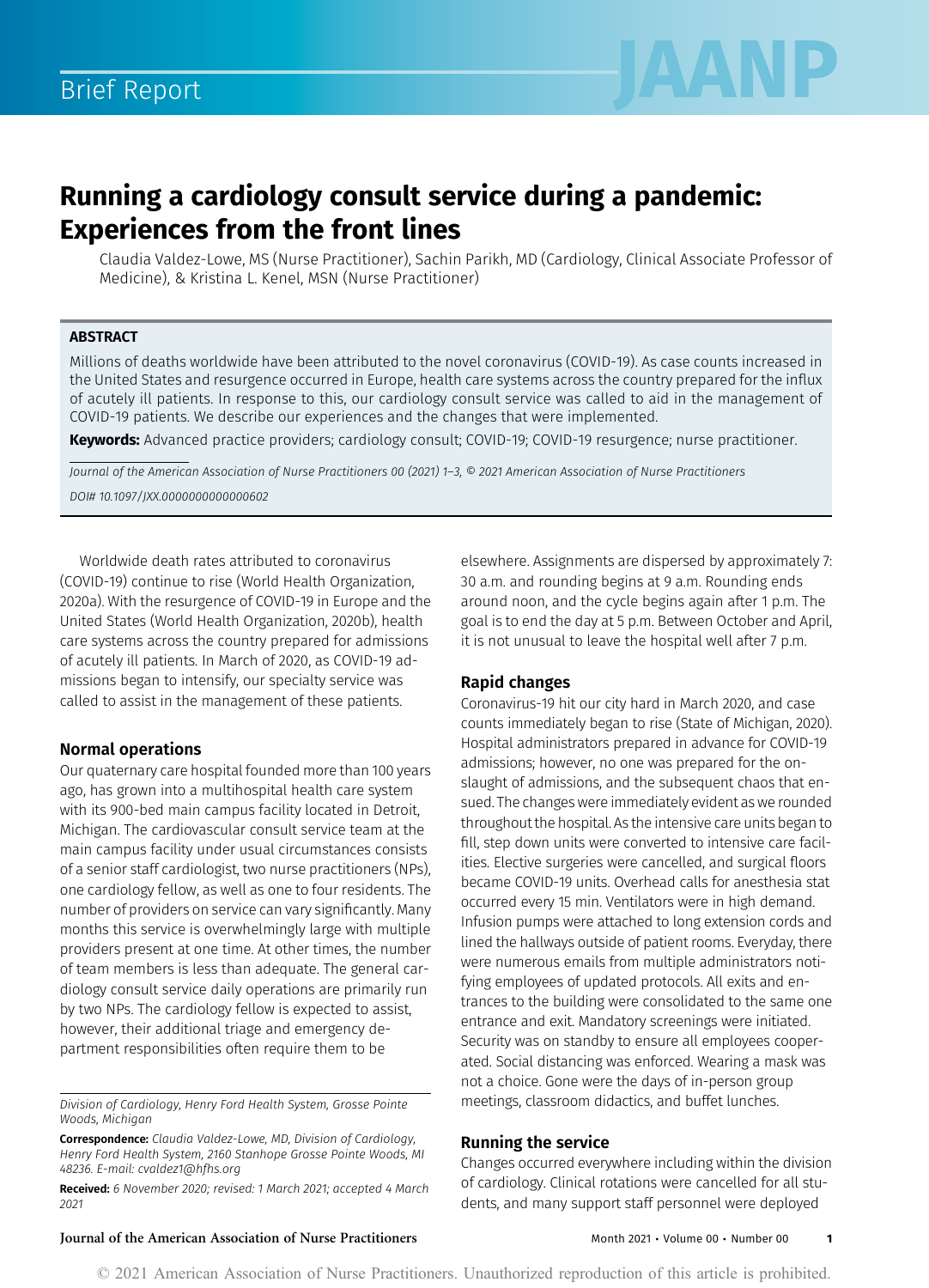elsewhere to assist with COVID-19 screenings. As some medical residents throughout the hospital became ill with COVID-19, the residents on our service were eventually reassigned elsewhere. Our team now consisted only of two NPs and one fellow. Eventually, our division decided to pool resources and create one schedule to include all the advanced practice providers from within the various cardiology services, which included electrophysiology, advanced heart failure, structural heard disease, cardiac catheterization laboratory, and the general cardiology consult team. This allowed for a calculated redeployment of personnel within and possibly to outside of the department. As time progressed, only two individuals at a time were working on the cardiology consult service (two NPs or one NP and one cardiology fellow).

Although the hospital was filled with primarily COVID-19 patients, the caseload for the service had decreased. Under normal circumstances, a full hospital during the winter months is synonymous with a busy general cardiology service. However, this was not the case. It has been well documented that admissions for acute coronary syndromes had declined globally (Braiteh et al., 2020; Gitt et al., 2020; Mafham et al., 2020). Troponin elevation from myocarditis was an expected finding in COVID-19 patients (Siripanthong et al., 2020), but this scenario did not elicit a huge demand for cardiology evaluations. In retrospect, having only two individuals to run what is normally a busy service was actually adequate staffing.

#### Keeping it safe

Most of the patients we were asked to see were COVID-19 positive or highly suspected of being COVID-19 positive who had elevated troponin levels. To preserve personal protective equipment (PPE) for nurses and care partners who were regularly providing direct care, a history was obtained by contacting the patient by telephone from outside the room. Further history was obtained by reviewing the chart, including review of imaging studies, laboratory tests, telemetry, electrocardiograms, and outside records when available. To avoid the spread of infection, a bedside physical examination was not performed. Examination highlights were provided by a member of the primary team. Depending on the clinical condition of the patient, the staff cardiologist would personally examine the patient. A full consult note was placed in the electronic medical record that documented how and why the information regarding the history and physical were obtained.

#### Psychological impact

Although the workload was less than normally expected, there was a tremendous amount of stress related to the fear of becoming infected as the shortages of PPE continued and some of our colleagues became ill. We continually cleaned the hard surfaces of our office. As the

weeks went on, bleach wipes were less available. Hands were more than frequently washed. Hand sanitizing stations were often empty of sanitizer. Dress clothes were swapped out for scrubs, and many personnel changed their clothes and shoes before leaving the hospital. All of our behavioral changes occurred while having minimal direct contact with infected patients.

Hospital visitor restrictions were initiated and staff were forced to watch patients suffer from social isolation and lack of emotional support normally provided by the presence of family and friends. The medical and nursing staff became surrogate social support providers. Furthermore, patients often died without family members present. There was also the personal loss of loved ones from COVID-19 that further exacerbated one's fears. Funerals and memorial services were essentially nonexistent, thereby exacerbating the emotional toll on one's well-being.

#### Conclusion and final recommendations

It is our intention to share our experiences with other NPs to provide them with the tools needed to prepare for potentially future pandemic crises. Nurse practitioners are now employed in a variety of settings, and one of the most frequently identified attributes of NPs were the consistent presence in clinical environments where there was a regular rotation of personnel (Hurlock-Chorostecki et al., 2016). The continuity of care that the presence of the NP provides on the cardiology consult team enables residents to be reassigned if necessary and also allows the fellow to deal with acute issues elsewhere. Furthermore, the NP practices under delegated authority within the hospital system, thereby allowing for independence of practice for the management of routine cardiology problems. The NP is also the readily available resource person who can quickly provide clinical direction to other health care providers and assist patients with follow-up care.

Numerous studies have shown that NPs provide quality care including specialty care services (American Association of Nurse Practitioners, 2020). The knowledge and experience that NPs possess oftentimes place one in the forefront of rapid changes. Although every person's life changed with the onset of COVID-19, the sudden changes observed in the hospital setting transpired with urgency and fervor. Adaptability was identified as key to accomplishing tasks while preparing for the unexpected during the COVID-19 pandemic (Ammar et al., 2020). In response to this normal operations in the management of our service rapidly changed. We underwent significant staff reduction and accepted that there would be only two individuals to manage the service. This ultimately proved to be sufficient. We also made changes in our approach to patient care to preserve PPE and reduce the risk of infection. Furthermore, all the advanced practice providers within our cardiology division took turns being redeployed to care for COVID-19 patients on the cardiac units.

© 2021 American Association of Nurse Practitioners. Unauthorized reproduction of this article is prohibited.